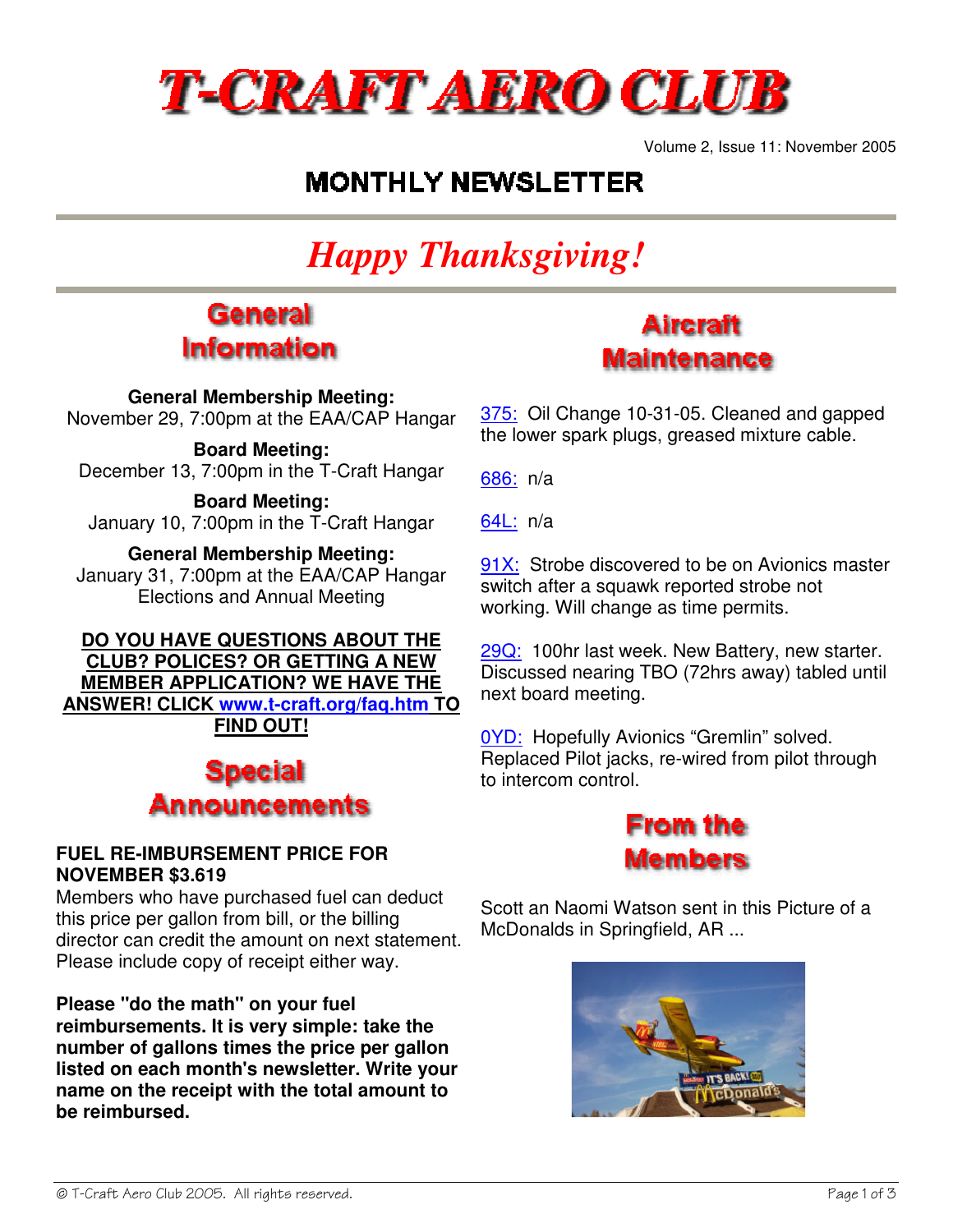Please check Schedule Master and Squawk Sheets for new Squawks on the aircraft you are about to fly. Also, please call the next pilot scheduled to fly if you Squawk the aircraft. **AND DON'T FORGET TO LIST YOUR NAME AND PHONE NUMBER!**

> **Level 1 Wings Earned: Bill McGlynn**

**Level 11 Wings Earned:** Joe Bejsovec

You can order T-Craft apparel from **Bulldog Shirt** Shop in Nampa on 12th Ave. They have our logo and will put it on any item in their catalog. Click on their name for the map and phone number.

THE ANNUAL REPORT IS NOW AVAILABLE TO MEMBERS ONLINE BY REQUEST. Please send request to James Ferdinand at james@t-craft.org

# **Reminders**

**USE TACH TIME FOR SQUAWKS PLEASE. This helps the maintenance team tremendously!**

**The sign-out sheets have not changed. Continue to use HOBBS Time for sign out sheets. This will continue to be the way you are billed.**

It is always a good idea to check with FSS before every flight. There could be new TFR's posted in the area you are about to fly, or numerous other items you wouldn't otherwise be aware of.

Please be very careful to ONLY wash the windscreens in an up-and-down motion. Also, along with your normal post-flight, make sure the keys and fuel card are in the bag and left in the box at the hangar.

ANY MEMBER CAN REQUEST THE MINUTES FROM ANY MEETING. Any member that would like a copy of any meeting minutes can contact James Ferdinand by email. Any member of the board can provide the minutes as well.

We also have the pictures posted on the web site from the Plane wash in October at www.t-craft.org/Scrapbook/20051028 wash&bbq.htm. Thanks to Jim Eyre for sending them in.

Phil Verghese posted a bunch of pictures, and a video from the San Francisco Fleet Week Airshow at: http://pfactor.com/tripjournals/2005-san-franciscoairshow-part-2



**We are interested in stories and/or pictures of trips from the membership! Please remit to james@t-craft.org or call James Ferdinand at 724-3309.**

### **From the Membership Director**

### **Did you really pre-flight?**

With all the talk of Temporary Flight Restrictions, and recent last-minute closures at the Nampa airport, I still find some pilots aren't getting an official briefing before flying. These pilots are just asking for problems when they blunder into temporarily restricted airspace, find the airport closed, discover a published radio frequency has changed, or any of the other things they would have discovered if they took a few minutes to get a briefing.

The easiest method is to call 1-800-WX-BRIEF and speak to a preflight briefer. A standard briefing will take less than 5 minutes of your time for a local flight. Alternatively you can get the preflight weather and NOTAM information online